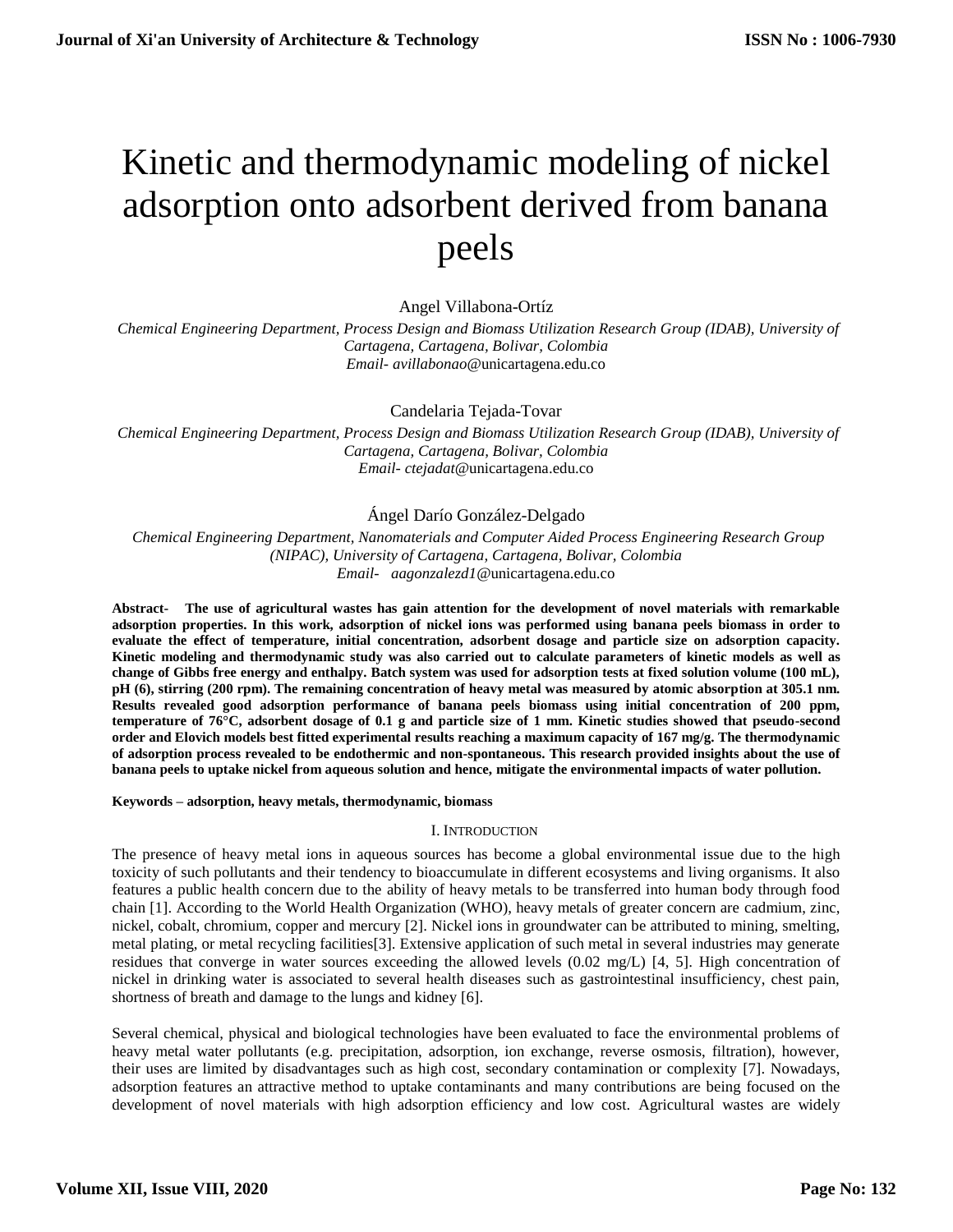recognized as source of adsorbents with high removal yields providing a good alternative for the problem of biomass disposal. Adsorbents derived from fruit peels, oil palm residues or other sources, act as active sites for metal ions uptake due to the presence of characteristic functional groups [1, 8, 9]. Developing novel materials from banana peels is also a promising alternative because they are easily and cheaply collected from markets, agricultural industries, hotels, farms and chip factories [10]. In this work, a green adsorbent derived from banana peels was employed to remove nickel ions from aqueous solution in a batch system. The effects of several operating parameters such as initial concentration, adsorbent dosage and particle size were evaluated. In addition, thermodynamic analysis and kinetic modeling were performed to provide insights about adsorption performance of such biomaterial.

The rest of the paper is organized as follows. The methodology of bio-adsorbent synthesis and batch tests are explained in section II. Experimental results are presented in section III. Concluding remarks are given in section IV.

## II. MATERIALS AND METHODS

#### *2.1. Biomass preparation and adsorption study-*

Banana peels biomass was collected from local food industries in Cartagena de Indias (Colombia). The peels were washed thoroughly, cut into small pieces and dried at  $60^{\circ}$ C for 8 hours. Then, this biomass was grounded and sieved to different particle sizes (0.5, 1 and 2 mm).

To perform adsorption batch experiments, synthetic solutions at 100 ppm were prepared by adding 4.48 g Ni (NO<sub>3)2</sub> into 1000 ml water. This standard solution was employed to prepare solutions at 200 ppm. Different adsorbent dosages  $(0.1, 0.5 \text{ and } 1 \text{ g})$  and particle sizes  $(0.5, 1 \text{ and } 2 \text{ mm})$  were studied at fixed stirring rate  $(200 \text{ rpm})$ , pH  $(6)$ , temperature (30°C) and contact time (24 h). The remaining concentration of heavy metal ions after adsorption process was measured through an atomic absorption spectrophotometer ICE3000 at 305.1 nm [11]. The adsorption capacity was calculated by Equation 1, where  $C_0$  (mg/L) is the initial concentration of nickel ions,  $C_t$  (mg/L) is the final concentration, m is the adsorbent dosage  $(g)$  and V is the solution volume  $(L)$  [12].

$$
q_t = \frac{(C_o - C_t)V}{m} \tag{1}
$$

After selecting the most appropriate operating conditions, the effect of temperature and heavy metal concentration was tested using a central composite experimental design shown in Table 1. The software STATGRAPHICS CENTURION 18.1.02 was used to perform the statistical analysis providing analysis of variance, Pareto diagram, estimated response surface and optimization of such response that allows to maximize the adsorption capacity.

| Table-1 Experimental ranges and levels of variation |      |           |     |     |                   |           |  |
|-----------------------------------------------------|------|-----------|-----|-----|-------------------|-----------|--|
|                                                     |      |           |     |     | Ranges and levels |           |  |
| <b>Independent variables</b>                        | Unit | $-\alpha$ |     |     |                   | $+\alpha$ |  |
| Temperature                                         |      | 29.77     | 40  |     | 70                | 80,23     |  |
| Concentration                                       | ppm  | 31.82     | 100 | 200 | 300               | 368.18    |  |

## *2.2. Kinetic modeling-*

The kinetic study describes how quickly the pollutants are removed from aqueous solution using fitting models such as pseudo first order, pseudo second order and Elovich [13]. The fundamental kinetic interactions between metal ions and charged surface are represented by simple equations summarized in Table 2.

| Table-2 Mathematical expressions of kinetic models |                          |                                                        |  |  |
|----------------------------------------------------|--------------------------|--------------------------------------------------------|--|--|
| Kinetic model                                      | <b>Equation</b>          | <b>Parameters</b>                                      |  |  |
| Pseudo-1st-order                                   |                          | $q_e$ . Adsorption capacity at equilibrium (mg/g)      |  |  |
|                                                    | $q_t = q_e(1 - e^{-kt})$ | $k_l$ , pseudo-1st-order constant (min <sup>-1</sup> ) |  |  |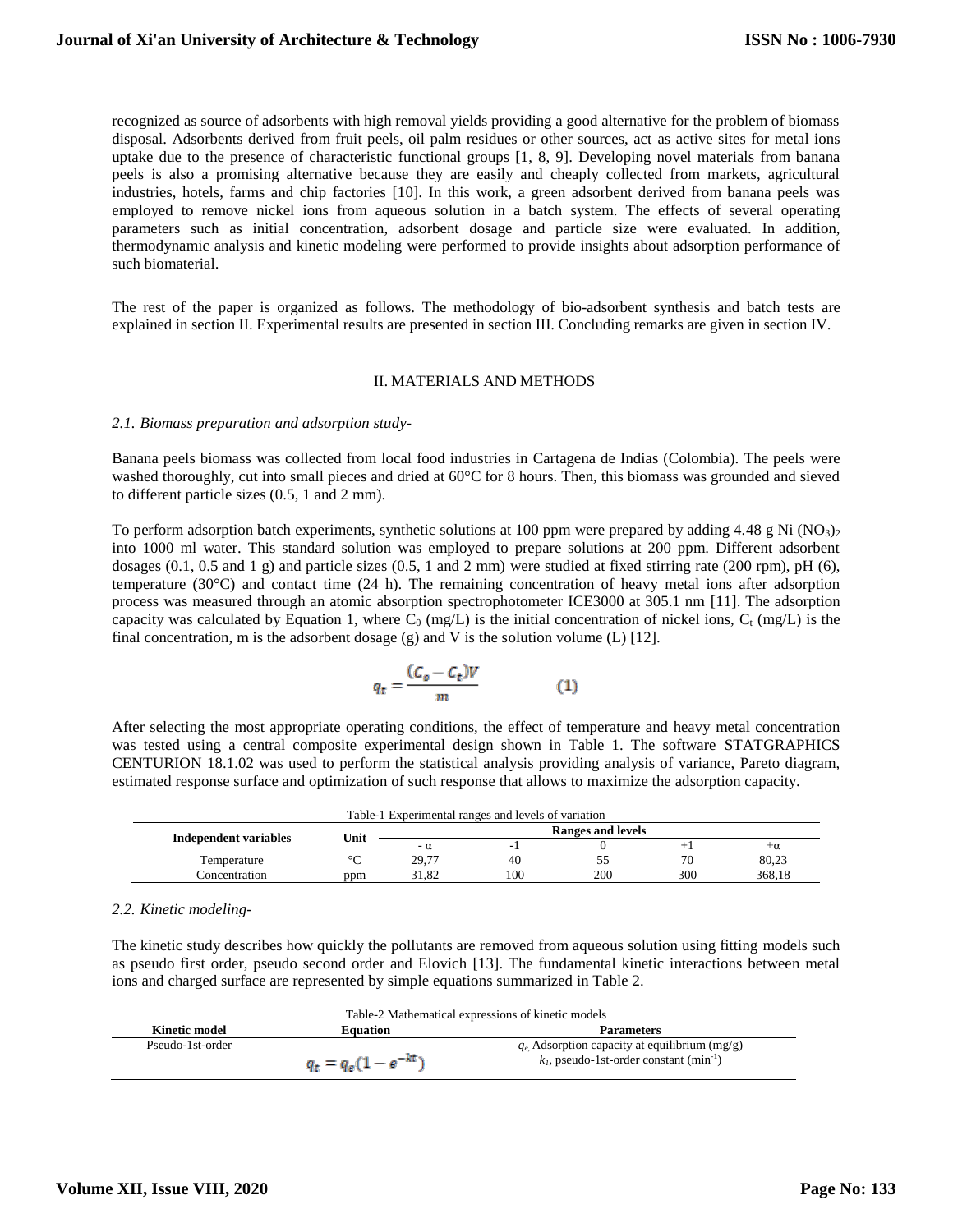

### *2.3. Thermodynamic of adsorption process*

To calculate thermodynamic parameters, graphical method based on the Van't Hoff equation was employed. So, change in standard Gibbs free energy ( $\Delta G$ ) was quantified by Equations 2 and 3, while enthalpy ( $\Delta H$ ) and standard entropy  $( \Delta S)$  were determined using Equation 4

$$
\Delta G = \Delta H - T\Delta S \tag{2}
$$
  
\n
$$
\Delta G = -RT * ln k_c \tag{3}
$$
  
\n
$$
ln K_c = \frac{-\Delta H}{R * T} + \frac{\Delta S}{R} \tag{4}
$$

Where *Kc* = *Cac*/ *Cse*; *Cac* is the adsorbate concentration at equilibrium, *Cse* is the solution concentration at equilibrium, R is the universal gas constant (8.314 J/mol.K) [13]. The selected temperatures for this study were 30, 55 and 80°C, and initial concentration of heavy metals at 200 ppm.

#### III. EXPERIMENT AND RESULT

#### *3.1. Adsorption study-*

The amount of adsorbent is a key parameter during adsorption process affecting the removal yield under defined operating conditions [14]. The effect of adsorbent dosage on Ni (II) ions uptake is shown in Figure 1. The maximum adsorption capacity of Ni (II) onto banana peels (26.1 mg/g) was reached using 0.1 g of adsorbent. Higher dosages than 0.1 g reduce the adsorption capacity due to the saturation of active sites. Particles aggregation onto adsorbent surface reduce the adsorption area, as well as the availability of active sites, reducing the electrostatic interactions between heavy metal ions and biomass [15, 16].

The effect of particle size on adsorption performance was assessed by varying such parameter between 0.5 and 2 mm. The highest adsorption capacity was achieved by 1 mm-biomass. Smaller particle sizes provide high adsorption rates due to the transfer of heavy metal ions through a short path inside the adsorbent pores, however, the size of 0.5mm may generate particle agglomeration affecting the adsorption capacity results [17]. Thus, an adsorbent dosage of 0.1 g and particle size of 1 mm were selected as parameter values for further adsorption tests.



Figure 1. Influence of adsorbent dosage on nickel uptake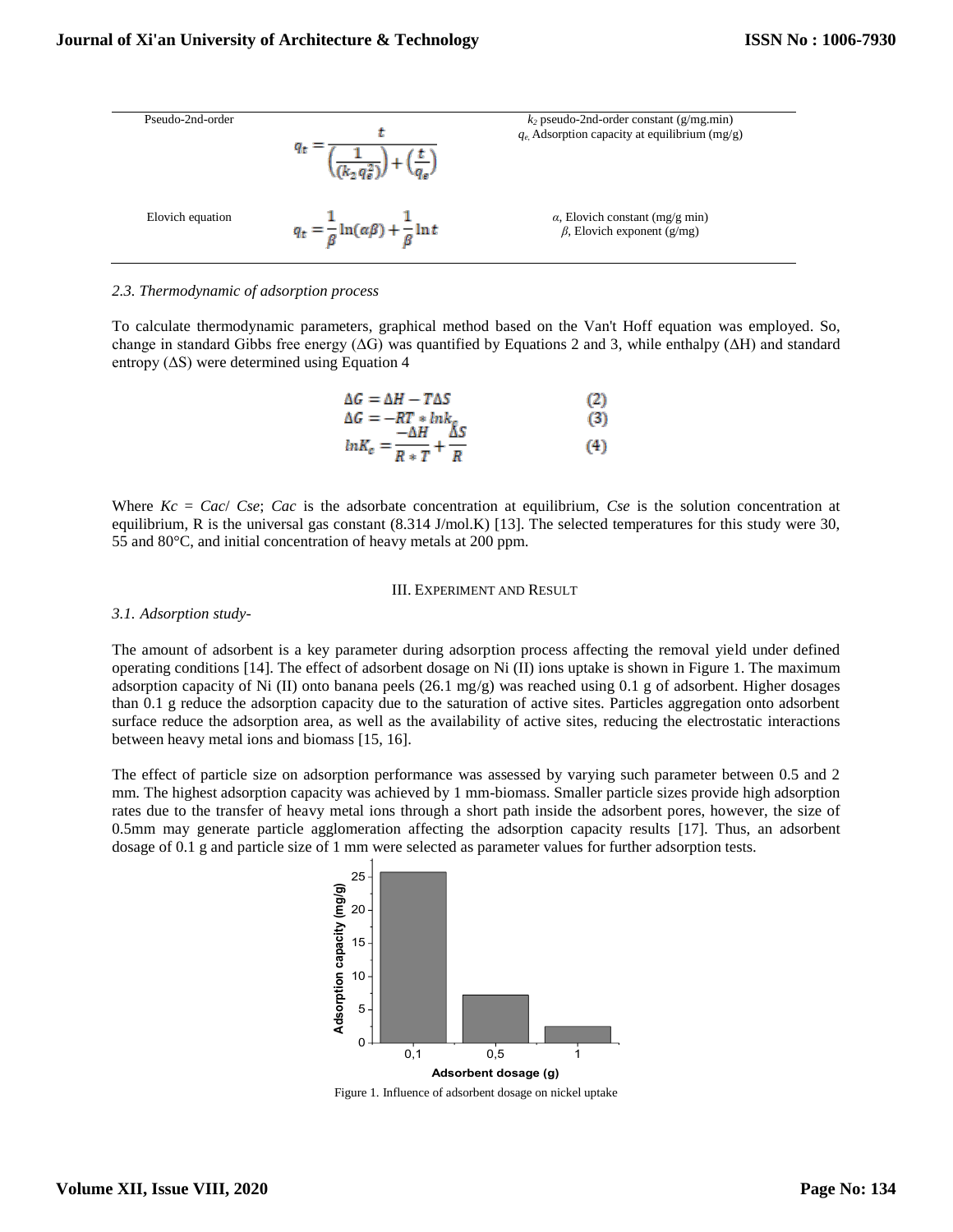

Figure 2. Effect of biomass particle size on adsorption performance

#### *3.2. Statistical analysis for adsorption parameters of temperature and initial concentration-*

The statistical study using Statgraphics Centurion software provides information about the importance of both adsorption parameters on nickel removal yields, as well as their interactions. Table 3 lists the results of ANOVA analysis indicating that such parameters are not significant for adsorption experiments purpose because the P-value is greater than 0.05 for temperature and initial concentration.

| <i>Source</i>            | Sum of squares | Gl | Average of square | F-ratio | P-value |
|--------------------------|----------------|----|-------------------|---------|---------|
| A:Temperature            | 1087.48        |    | 1087.48           | 0.60    | 0.495   |
| B: Initial concentration | 0.1598         |    | 0.1598            | 0.00    | 0.993   |
| AA                       | 3516.96        |    | 3516.96           | 1.94    | 0.258   |
| AB                       | 0.1260         |    | 0.1260            | 0.00    | 0.994   |
| <b>BB</b>                | 1803.47        |    | 1803.47           | 0.99    | 0.392   |
| Total error              | 5449.79        | 3  | 1816.6            |         |         |
| Total (corr.)            | 17624.3        | 8  |                   |         |         |

Figure 3 shows the Pareto diagram for temperature and initial concentration of nickel ions. The factors that are significant must overcome vertical line that represents 95% of the results reliability. In this sense, it is confirmed that such parameters have no influence on the removal of Ni (II) using the banana peel. Interactions between variables also did not report significant results to be considered as key adsorption factors. As depicted by Figure 4, gradual increase in the initial concentration of metal ions decreased the adsorption capacity of the biomass. This result may be explained by the fact that adsorption occurs at adsorbent active sites, and for constant dosage, the number of sites keeps constant leading to saturation of biomass surface and blocking of active adsorption sites when initial concentration increases. The additional particles of metal ions in the aqueous solution will not be adsorbed due to blocking of adsorption sites [18]. On the other hand, results also revealed gradual decrease in the removal capacity until reaching a temperature of 55  $\degree$  C, which is attributed to a decrease in the attractive forces and surface mobility, however, higher temperatures enhance adsorption performance due to a better interaction of heavy metal ions with the binding sites of biomass [14, 19, 20].



Figure 3. Pareto diagram for nickel adsorption process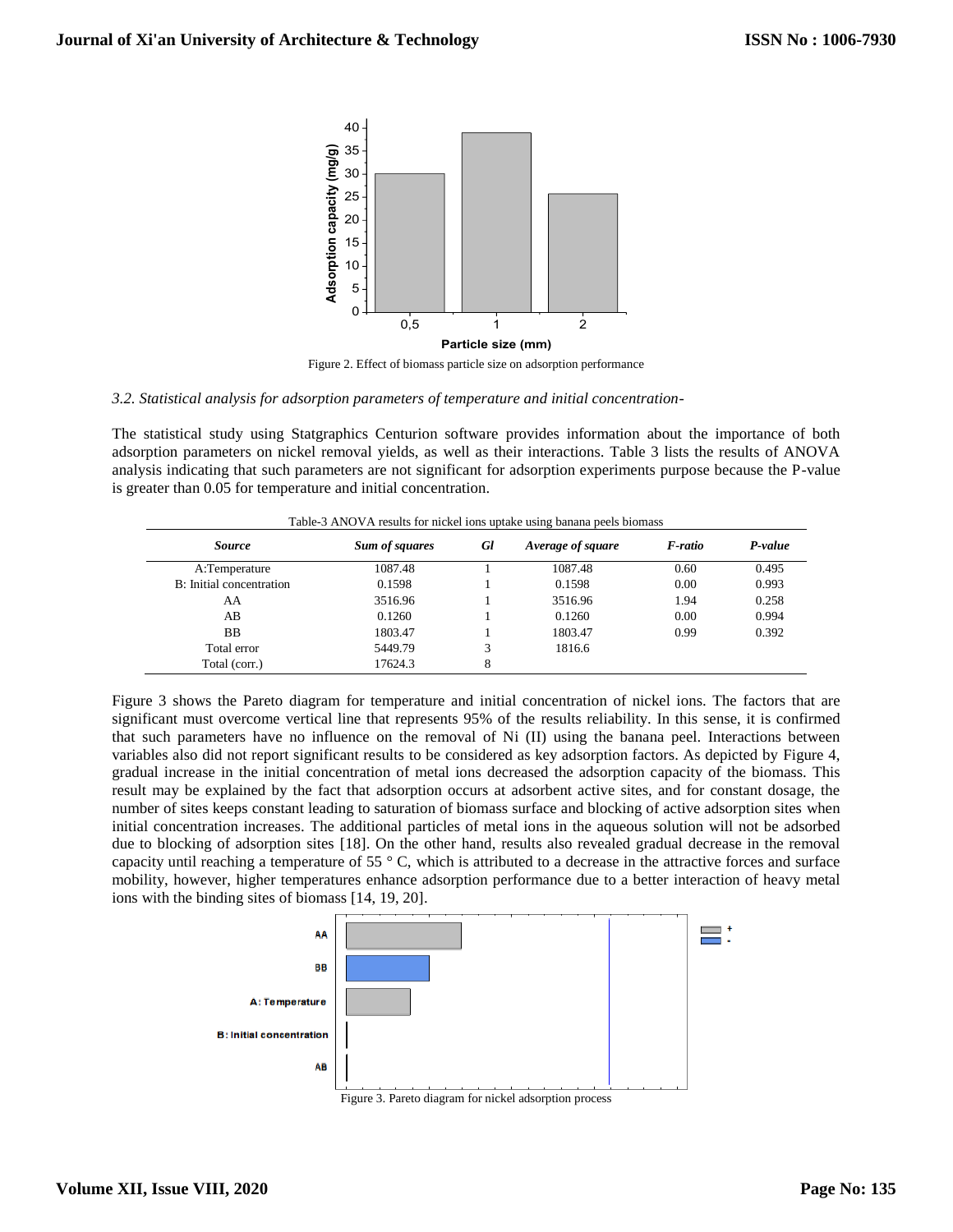

Figure 4. Influence of temperature and initial concentration of heavy metal ions on adsorption capacity

The statistical analysis also provides a fitting model that best describes the experimental results of temperature (°C) and initial concentration (ppm) effects on adsorption capacity, which is given by the following equation:

 $q_t$  = 332.12 - 15.23 T + 0.81  $C_o$  + 0.15  $T^2$  + 0.000118 T  $C_o$  - 0.0020  $C^2$ 

This fitting equation was used to build a response surface plot to determine the optimum values for both parameters. As shown in Figure 5, the highest adsorption capacity is reached at 76°C and 200 ppm, hence, such values were selected as optimum for nickel adsorption onto banana peels biomass.



Figure 5. Response surface of Ni (II) ions adsorption under temperature and initial concentration variations

#### *3.3. Adsorption kinetic modelling-*

It is important to know the rate at which heavy metal ions are adsorbed onto adsorbent surface to provide valuable data for understanding the mechanism of adsorption reactions [21]. The contact time at which equilibrium is reached was determined from adsorption tests over time as shown in Figure 6. These results exhibited that equilibrium was reached after approximately 120 min, attributed to a rapid initial adsorption that made easier to reach the equilibrium [22].



Figure 6. Kinetic experiments for nickel adsorption onto banana peels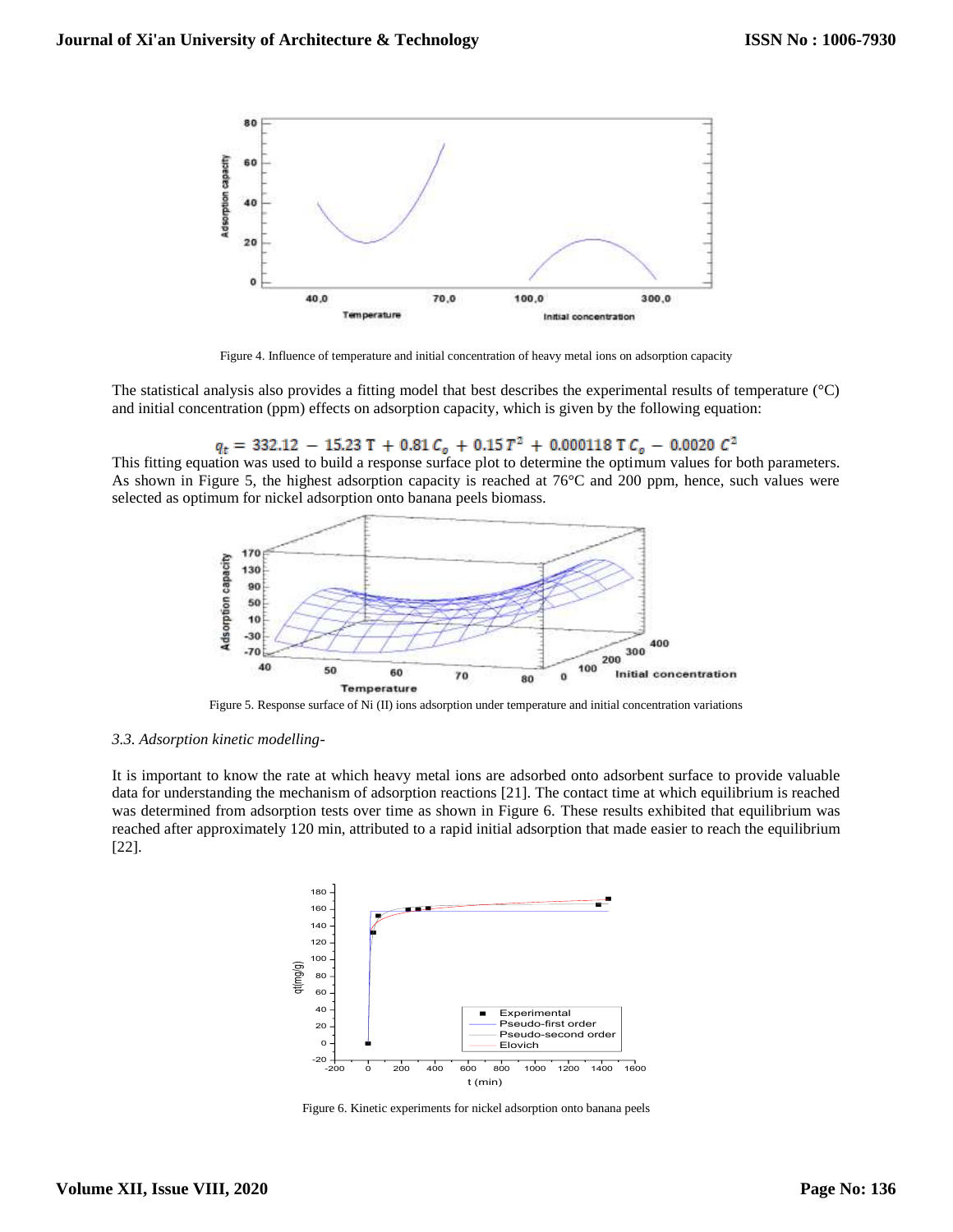The parameters of kinetic modelling are summarized in Table 4, where  $k_1$  (min<sup>-1</sup>) is the pseudo first order constant [23];  $k_2$  (g<sup>-1</sup> min<sup>-1</sup>) is the pseudo second constant order [24];  $\alpha$  (mg/g min) is the adsorption rate for Elovich model and  $\beta$  (g/mg) is a constant related to the surface coverage and activation energy in the chemisorption [25]. Both Pseudo-second order and Elovich models showed the best fitting results to describe experimental data of nickel adsorption onto banana peels. The value for  $k_2$  revealed a limiting steps in adsorption process attributed to chemical adsorption where there is covalent bond formation through the exchange or exchange of electrons between heavy metal ions and adsorbent binding sites. This phenomenon occurs due to the complexation of Ni (II) ions with functional groups available in the banana peels biomass [26]. The parameter β also revealed the multilayer adsorption process, in which each layer has its own activation energy [27].

|                   |                                    | Table-4 Fitting results for kinetic modeling |                                             |
|-------------------|------------------------------------|----------------------------------------------|---------------------------------------------|
|                   | Pseudo – first order               | <b>Pseudo-second order</b>                   | <b>Elovich</b>                              |
| Model             | $q_t = q_e (1 - e^{-k_1 t})$       | $q_t =$<br>$k_2 q_0^2$                       | $q_t = \frac{1}{\beta} \ln(\alpha \beta t)$ |
| <b>Parameters</b> | $q_e$ : 157.79<br>$k_1$ : 1.047E13 | $q_e$ : 167.37<br>$k_2$ : 6.19E5             | $\alpha$ : 8.55E6<br>$\beta$ : 0.1232       |
| $\mathbb{R}^2$    | 0.9496                             | 0.9961                                       | 0.9923                                      |

## *3.4. Thermodynamic study-*

Table 5 shows positive values for the change of Gibbs free energy ( $\Delta G^{\circ}$ ) indicating a non-spontaneous and energyunfeasible adsorption process. In addition, the positive change of enthalpy  $(\Delta H^{\circ})$  less than 20 kJ/mol suggested that adsorption process is endothermic. A process of such nature is attributed to chemical adsorption (chemisorption) with strong forces. This result is due to Ni (II) ions must displace more than one molecule of water for adsorption that causes the endotherm of such process [25, 28, 29]. In addition, negative values of entropy  $\Delta S^{\circ}$  between 0.10 and 0.27 kJ/mol suggests the non-reversibility of adsorption process [25, 30].

Table-5 Thermodynamic parameters for nickel adsorption onto banana peels biomass

| <b>Thermodynamic parameters</b> | J/mol      | kJ/mol   |
|---------------------------------|------------|----------|
| ΔΗ                              | 269,215    | 0,269    |
| $\Delta S$                      | $-110,343$ | $-0.110$ |
| $\Delta G1$                     | 34,138     |          |
| $\Delta$ G2                     | 36,478     |          |
| $\Delta$ G3                     | 38,795     |          |

## IV.CONCLUSION

This work was focused on the preparation of a green adsorbent from banana peels for nickel adsorption. The results showed that operating variables such as temperature and initial concentration of heavy metal ions do not present significant effects on the adsorption capacity of biomass. In addition, adsorption equilibrium was reached after 120 minutes and kinetic models that best fitted experimental results were Pseudo-second order and Elovich models. The thermodynamic study indicated an endothermic process, not spontaneous and not reversible. These results suggest that banana peels can be efficiently used to remove nickel ions from aqueous solutions.

## AKNOWLEDGEMENTS

Authors would like to express their gratitute to University of Cartagena for providing reagents and equipment to conduct this work.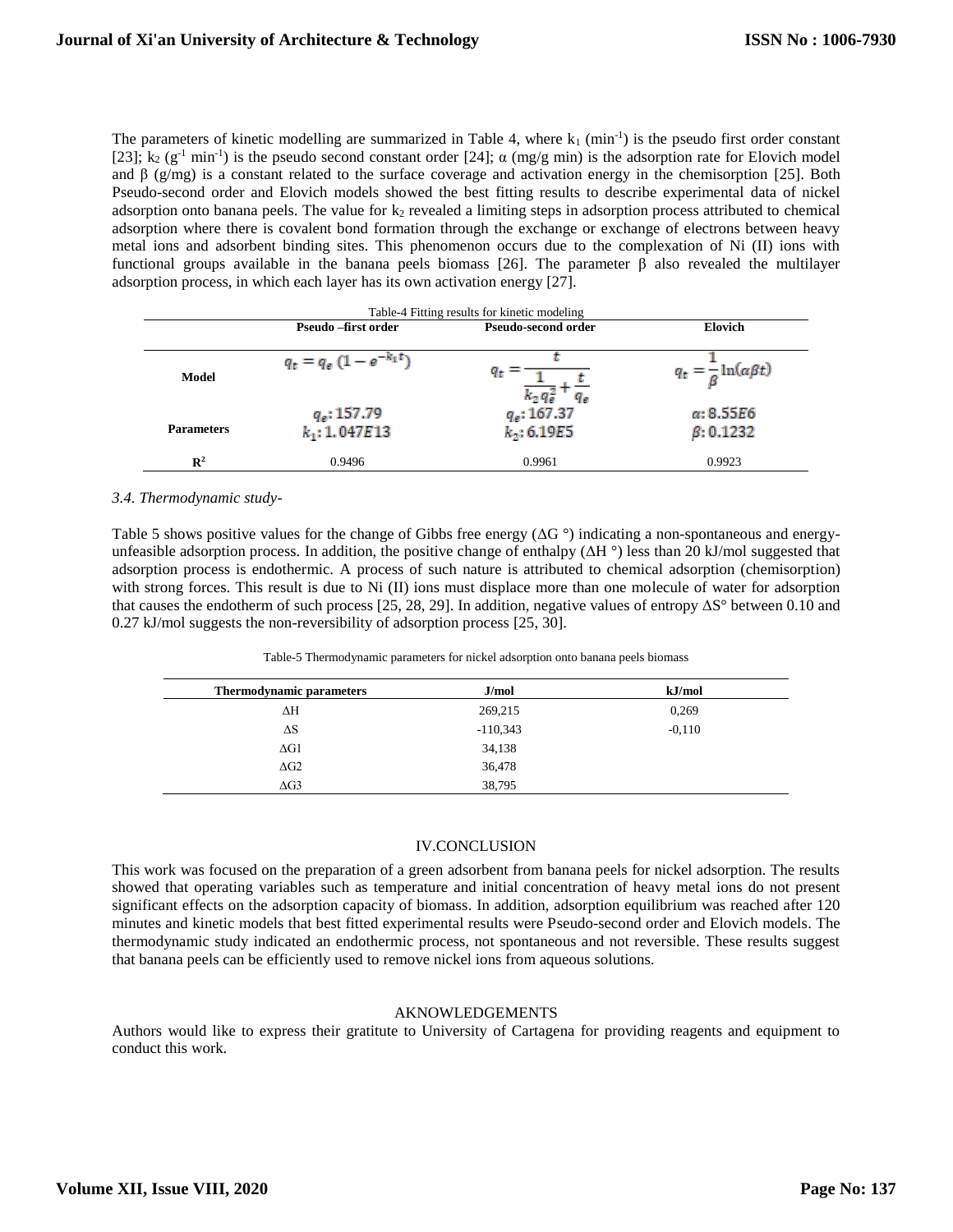## REFERENCES

- [1] Marimón-Bolívar W, Tejeda-Benítez L, Herrera AP. Removal of mercury (II) from water using magnetic nanoparticles coated with amino organic ligands and yam peel biomass. *Environ Nanotechnology, Monit & Manag* 2018; 10: 486–493.
- [2] Shah J, Jan MR, Haq A, et al. Equilibrium , kinetic and thermodynamic studies for sorption of Ni ( II ) from aqueous solution using formaldehyde treated waste tea leaves. *J Saudi Chem Soc* 2015; 19: 301–310.
- [3] Villabona-Ortiz A, Tejada-Tovar C, Gonzalez-Delgado A, et al. Immobilization of Lead and Nickel Ions from Polluted Yam Peels Biomass Using Cement-Based Solidification / Stabilization Technique. *Int J Chem Eng* 2019; 2019: 8.
- [4] Mishra A, Dutt B, Kumar A. Ecotoxicology and Environmental Safety Packed-bed column biosorption of chromium ( VI ) and nickel ( II ) onto Fenton modi fi ed Hydrilla verticillata dried biomass. *Ecotoxicol Environ Saf* 2016; 132: 420–428.
- [5] Raval NP, Shah PU, Shah NK. Adsorptive removal of nickel ( II ) ions from aqueous environment : A review. *J Environ Manage* 2016; 179: 1–20.
- [6] Herrera-Barros A, Tejada-Tovar C, Villabona-Ortiz A, et al. Effect of pH and Particle Size for Lead and Nickel Uptake from Aqueous Solution using Cassava ( Manihot esculenta ) and yam ( Dioscoreaalata ) Residual Biomasses Modified with Titanium Dioxide Nanoparticles. *Indian J Sci Technol* 2018; 11: 1–7.
- [7] Lee C, Lee S, Park J, et al. Removal of copper , nickel and chromium mixtures from metal plating wastewater by adsorption with modi fi ed carbon foam. *Chemosphere* 2017; 166: 203–211.
- [8] Bhatnagar A, Sillanpää M, Witek-Krowiak A. Agricultural waste peels as versatile biomass for water purification – A review. *Chem Eng J* 2015; 270: 244–271.
- [9] Anwar J, Shafique U, Salman M, et al. Bioresource Technology Removal of Pb ( II ) and Cd ( II ) from water by adsorption on peels of banana. *Bioresour Technol* 2010; 101: 1752–1755.
- [10] Mahindrakar K V, Rathod VK. Utilization of banana peels for removal of strontium (II) from water. *Environ Technol Innov* 2018; 11: 371–383.
- [11] Tejada-Tovar C, Villabona-Ortiz Á, Ruiz-Paternina E. Adsorción de Ni (II) por cáscaras de ñame (Dioscorea rotundata) y bagazo de palma (Elaeis guineensis) pretratadas. *Luna Azul* 2016; 30–43.
- [12] Gaidoumi A El, Ksakas A, Kherbeche A. Adsorption Study for the Removal of Nitrate from Water Using Local Clay. *Int J Chem Eng* 2019; 2019: 10.
- [13] Taşar Ş, Kaya F, Ozer A. Biosorption of lead ( II ) ions from aqueous solution by peanut shells : Equilibrium , thermodynamic and kinetic studies. *J Environ Chem Eng* 2014; 2: 1018–1026.
- [14] Afroze S, Sen TK, Ang HM. Adsorption removal of zinc (II) from aqueous phase by raw and base modified Eucalyptus sheathiana bark: Kinetics, mechanism and equilibrium study. *Process Saf Environ Prot* 2016; 102: 336–352.
- [15] Akram M, Bhatti HN, Iqbal M, et al. Biocomposite efficiency for Cr(VI) adsorption: Kinetic, equilibrium and thermodynamics studies. *Biochem Pharmacol* 2016; V: 400–411.
- [16] Mushtaq M, Nawaz H, Iqbal M, et al. Eriobotrya japonica seed biocomposite ef fi ciency for copper adsorption : Isotherms , kinetics , thermodynamic and desorption studies. *J Environ Manage* 2016; 176: 21– 33.
- [17] Al-Senani GM, Al-Fawzan FF. Adsorption study of heavy metal ions from aqueous solution by nanoparticle of wild herbs. *Egypt J Aquat Res* 2018; 44: 187–194.
- [18] Negm NA, Abd MG, Wahed E, et al. Feasibility of metal adsorption using brown algae and fungi : Effect of biosorbents structure on adsorption isotherm and kinetics Feasibility of metal adsorption using brown algae and fungi : Effect of biosorbents structure on adsorption isotherm and kine. *J Mol Liq* 2018; 264: 292–305.
- [19] Rangabhashiyam S, Balasubramanian P. Performance of novel biosorbents prepared using native and NaOH treated Peltophorum pterocarpum fruit shells for the removal of malachite green. *Bioresour Technol Reports* 2018; 3: 75–81.
- [20] Sen TK, Gomez D. Adsorption of zinc ( Zn 2 + ) from aqueous solution on natural bentonite. *Desalination* 2011; 267: 286–294.
- [21] Li X, Wang K, Peng Y. Exploring the interaction of silver nanoparticles with pepsin and its adsorption isotherms and kinetics. *Chem Biol Interact* 2018; 286: 52–59.
- [22] Lonappan L, Rouissi T, Brar SK, et al. An insight into the adsorption of diclofenac on different biochars : mechanisms , surface chemistry , and. *Bioresour Technol* 2017; 249: 386–394.
- [23] Tien C, Ramarao B V. On the significance and utility of the Lagergren model and the pseudo second-order model of batch adsorption. *Sep Sci Technol* 2016; 6395: 975–986.
- [24] Ho YS, Mckay G. Pseudo-second order model for sorption processes. *Process Biochem* 1999; 34: 451–465.